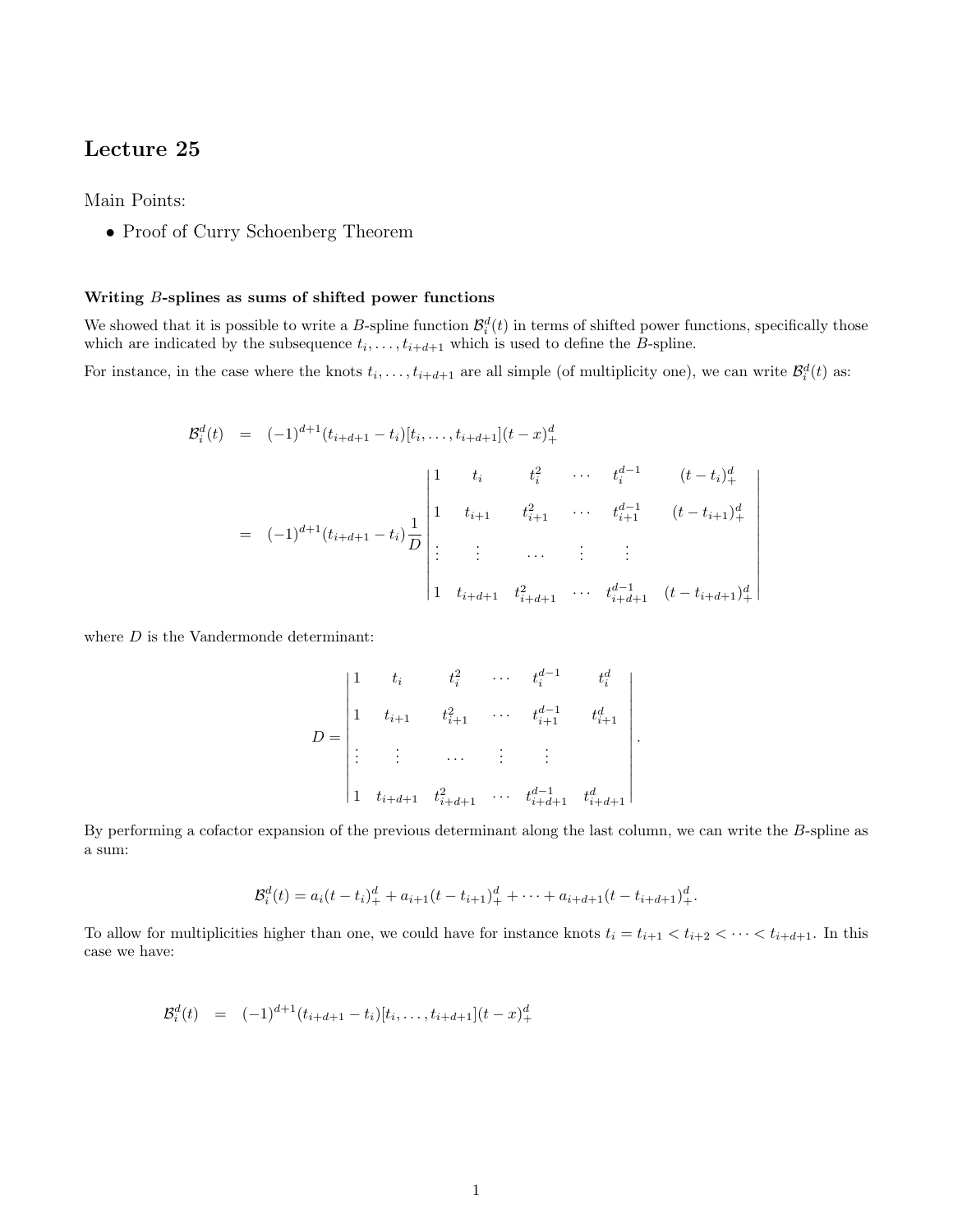= (−1)d+1(ti+d+1 − ti) 1 D 1 t<sup>i</sup> t 2 i · · · t d−1 i (t − ti) d + 0 1 2t<sup>i</sup> · · · (d − 1)t d−2 <sup>i</sup>+1 −d(t − ti+1) d−1 + 1 ti+2 t 2 <sup>i</sup>+2 · · · t d−1 <sup>i</sup>+2 (t − ti+2) d + . . . . . . · · · . . . . . . 1 ti+d+1 t 2 <sup>i</sup>+d+1 · · · t d−1 <sup>i</sup>+d+1 (t − ti+d+1) d + 

where  $D$  is now the Confluent Vandermonde determinant:

D = 1 t<sup>i</sup> t 2 i · · · t d−1 i t d i 0 1 2t<sup>i</sup> · · · (d − 1)t d−2 <sup>i</sup>+1 dtd−<sup>1</sup> i+1 1 ti+2 t 2 <sup>i</sup>+2 · · · t d−1 <sup>i</sup>+2 t d i+2 . . . . . . · · · . . . . . . 1 ti+d+1 t 2 <sup>i</sup>+d+1 · · · t d−1 <sup>i</sup>+d+1 t d i+d+1 

.

Again by performing a cofactor expansion of the previous determinant along the last column, we can write the B-spline as a sum:

$$
\mathcal{B}_i^d(t) = a_i(t - t_i)^d + a_{i+1}(t - t_i)^{d-1} + a_{i+2}(t - t_{i+2})^d + \cdots + a_{i+d+1}(t - t_{i+d+1})^d.
$$

Note that in this case the sum involves one shifted power function of degree  $d-1$ , corresponding to the second row in the determinant which gives the B-spline coefficients.

#### Writing a shifted power basis with increasing degree order

It is an important (but trivial) point, to note that we can write a shifted power function basis with increasing degrees. Of course, we can write a basis in any order since it is a set of functions and is independent of order. However, the order can sometimes be a crucial point, especially when the goal is to find a simple change of basis matrix. This is precisely why we choose to write the shifted power basis with increasing degree order. We will see that the matrix of coordinate vectors of the B-splines, with respect to the shifted power basis, is then lower triangular with nonzero diagonal entries, and thus has nonzero determinant. This matrix then gives the change of basis from B-splines to shifted power basis.

## Examples:

• Let  $V = P_{2,\mathbf{r}}^3[0,1,2,3,4]$ , with  $\mathbf{r} = (1,0,1)$ . The multiplicity sequence is then  $\mathbf{m} = (1,2,1)$ . Then a shifted power basis can be written in terms of the knot sequence:  $\mathbf{t} = \{0, 0, 0, 1, 2, 2, 3\}$ . The basis, in degree-increasing order, is then:

$$
\{(t-0)_+^0, (t-0)_+^1, (t-0)_+^2, (t-1)_+^2, (t-2)_+^1, (t-2)_+^2, (t-3)_+^2\}.
$$

• Let  $V = P_{3,\mathbf{r}}^4[0,1,2,3,4]$ , with  $\mathbf{r} = (2,2,1)$ . The multiplicity sequence is then  $\mathbf{m} = (1,1,2)$ . Then a shifted power basis can be written in terms of the knot sequence:  $\mathbf{t} = \{0,0,0,0,1,2,3,3,4,4,4,4\}$ . The basis, in degree-increasing order, is then:

$$
\{(t-0)_+^0,(t-0)_+^1,(t-0)_+^2,(t-0)_+^3,(t-1)_+^3,(t-2)_+^3,(t-3)_+^2,(t-3)_+^3\}.
$$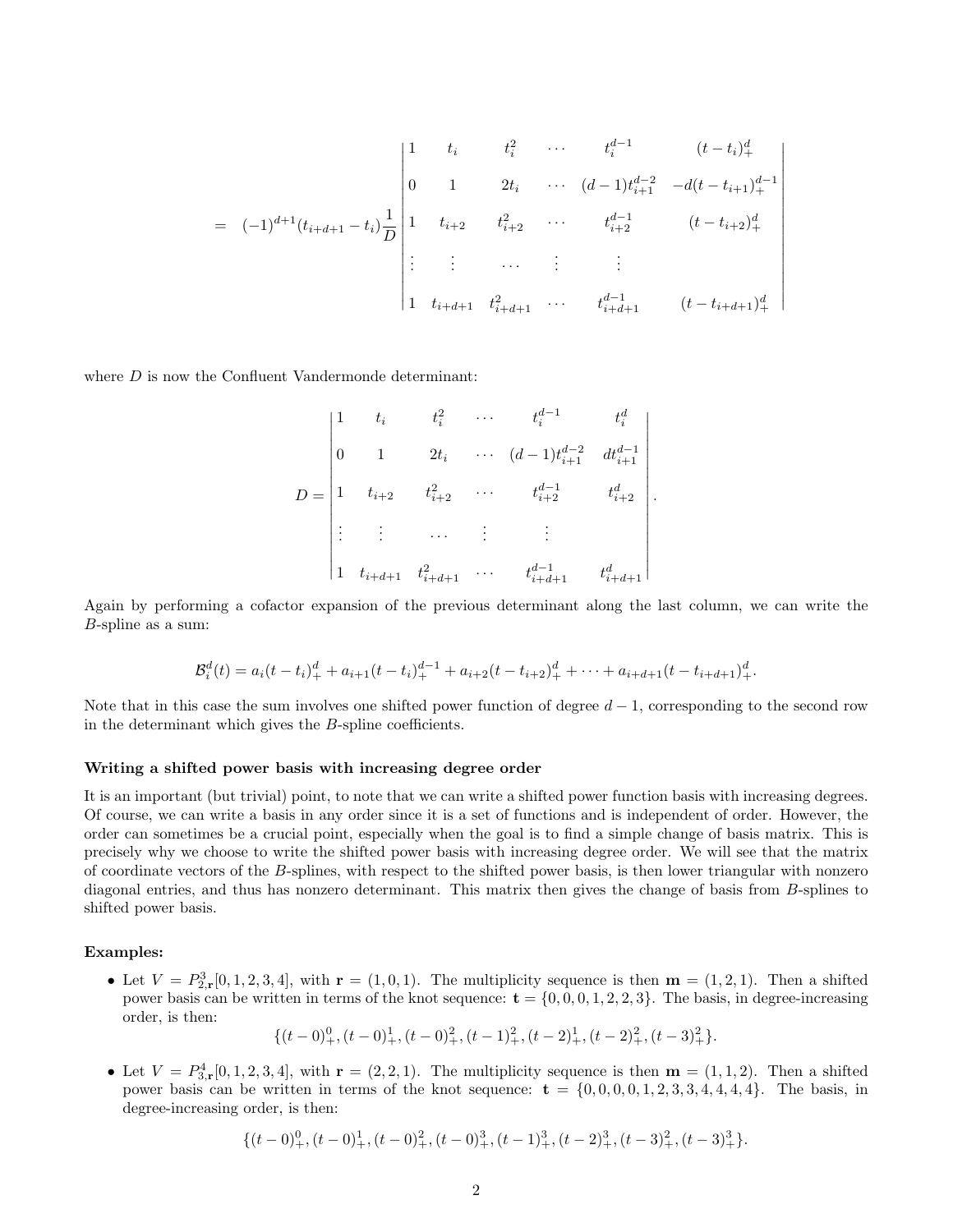#### Proof of Curry Schoenberg Theorem (B-spline basis theorem)

As indicated in the above paragraph, it is enough to show that the matrix of coordinate vectors of B-splines has nonzero determinant.

#### Examples:

• Let  $V = P_{2,\mathbf{r}}^3[0,1,2,3,4]$ , with  $\mathbf{r} = (1,0,1)$ . The shifted power basis was written above. We can also write a knot sequence whose associated B-splines are a basis of V. Such a knot sequence is:  $t' = \{0, 0, 0, 1, 2, 2, 3, 4, 4, 4\}.$ The  $B$ -splines of degree 2 associated to  $t'$  are:

$$
\mathcal{B}_2(\mathbf{t}') = \{ \mathcal{B}_0^2(t), \mathcal{B}_1^2(t), \mathcal{B}_2^2(t), \mathcal{B}_3^2(t), \mathcal{B}_4^2(t), \mathcal{B}_5^2(t), \mathcal{B}_6^2(t) \}.
$$

Each of these B-splines can be written in terms of the shifted power basis as follows. First we compute the relevant confluent Vandermonde determinants:

$$
D_0 = D(0,0,0,1) = \begin{vmatrix} 1 & 0 & 0^2 & 0^3 \\ 0 & 1 & 2 \cdot 0 & 3 \cdot 0^2 \\ 0 & 0 & 2 & 6 \cdot 0 \\ 1 & 1 & 1^2 & 1^3 \end{vmatrix} = 2, \qquad D_1 = D(0,0,1,2) = \begin{vmatrix} 1 & 0 & 0^2 & 0^3 \\ 0 & 1 & 2 \cdot 0 & 3 \cdot 0^2 \\ 1 & 1 & 1^2 & 1^3 \\ 1 & 2 & 2^2 & 2^3 \end{vmatrix} = 4,
$$
  
\n
$$
D_2 = D(0,1,2,2) = \begin{vmatrix} 1 & 0 & 0^2 & 0^3 \\ 1 & 1 & 1^2 & 1^3 \\ 1 & 2 & 2^2 & 2^3 \\ 0 & 1 & 2 \cdot 2 & 3 \cdot 2^2 \end{vmatrix} = 4, \qquad D_3 = D(1,2,2,3) = \begin{vmatrix} 1 & 1 & 1^2 & 1^3 \\ 1 & 2 & 2^2 & 2^3 \\ 0 & 1 & 2 \cdot 2 & 3 \cdot 2^2 \\ 1 & 3 & 3^2 & 3^3 \end{vmatrix} = 2,
$$
  
\n
$$
D_4 = D(2,2,3,4) = \begin{vmatrix} 1 & 2 & 2^2 & 2^3 \\ 0 & 1 & 2 \cdot 2 & 3 \cdot 2^2 \\ 1 & 3 & 3^2 & 3^3 \\ 1 & 4 & 4^2 & 4^3 \end{vmatrix} = 4, \qquad D_5 = D(2,3,4,4) = \begin{vmatrix} 1 & 2 & 2^2 & 2^3 \\ 1 & 3 & 3^2 & 3^3 \\ 1 & 4 & 4^2 & 4^3 \\ 0 & 1 & 2 \cdot 4 & 3 \cdot 4^2 \end{vmatrix} = 4,
$$

$$
D_6 = D(3, 4, 4, 4) = \begin{vmatrix} 1 & 3 & 3^2 & 3^3 \\ 1 & 4 & 4^2 & 4^3 \\ 0 & 1 & 2 \cdot 4 & 3 \cdot 4^2 \\ 0 & 0 & 2 & 6 \cdot 4 \end{vmatrix} = 2.
$$

Next, we compute the B-splines as sums of shifted power functions. Since each of these can be easily done in a symbolic algebra package, such as PARI, we include the PARI commands which show the input and output. The determinant always has last column with symbols a,b,c,d instead of the shifted power functions, for ease of input. The coefficients are then assigned to the correct functions in the output. We also give the coordinate vector of the B-spline with respect to the degree-increasing ordered basis:

$$
\{(t-0)_+^0,(t-0)_+^1,(t-0)_+^2,(t-1)_+^2,(t-2)_+^1,(t-2)_+^2,(t-3)_+^2\}.
$$

$$
\mathcal{B}_0^2(t) = (-1)^{2+1} (1-0) [0, 0, 0, 1] (t-x)_+^2
$$
  
=  $\frac{-1}{D_0} \begin{vmatrix} 1 & 0 & 0^2 & (t-0)_+^2 \\ 0 & 1 & 2 \cdot 0 & -2(t-0)_+^1 \\ 0 & 0 & 2 & 2(t-0)_+^0 \\ 1 & 1 & 1^2 & (t-1)_+^2 \end{vmatrix}$   
=  $(t-0)_+^2 - 2(t-0)_+^1 + (t-0)_+^0 - (t-1)_+^1.$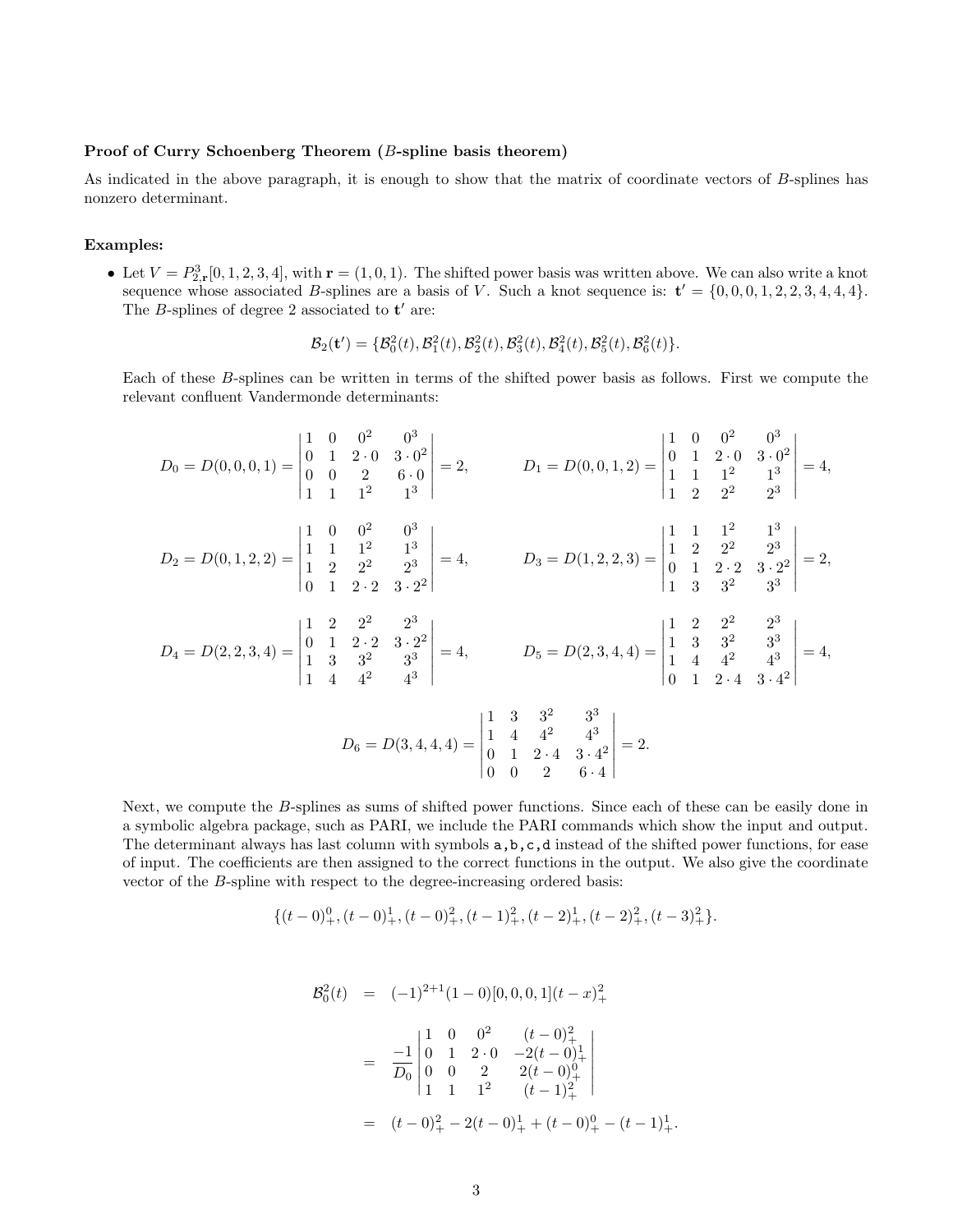PARI input:  $(-1/2) * \text{match}([1, 0, 0, a; 0, 1, 0, -2 * b; 0, 0, 2, 2 * c; 1, 1, 1, d])$ PARI output:  $a - 2 * b + c - d$ Coordinate vector:  $(1, -2, 1, -1, 0, 0, 0)$ 

$$
\mathcal{B}_1^2(t) = (-1)^{2+1} (1-0) [0, 0, 1, 2] (t-x)_+^2
$$
  
=  $\frac{-1}{D_1} \begin{vmatrix} 1 & 0 & 0^2 & (t-0)_+^2 \\ 0 & 1 & 2 \cdot 0 & -2(t-0)_+^1 \\ 1 & 1 & 1^2 & (t-1)_+^2 \\ 1 & 2 & 2^2 & (t-2)_+^2 \end{vmatrix}$   
=  $-\frac{3}{4} (t-0)_+^2 + (t-0)_+^1 + (t-1)_+^2 - \frac{1}{4} (t-2)_+^1.$ 

PARI input:  $(-1/4) *$ matdet $([1, 0, 0, a; 0, 1, 0, -2 * b; 1, 1, 1, c; 1, 2, 4, d])$ PARI output:  $-3/4 * a + b + c - 1/4 * d$ Coordinate vector:  $(0, 1, -\frac{3}{4}, 1, -\frac{1}{4}, 0, 0)$ 

$$
\mathcal{B}_2^2(t) = (-1)^{2+1} (1-0) [0, 1, 2, 2] (t-x)_+^2
$$
  
=  $\frac{-1}{D_2} \begin{vmatrix} 1 & 0 & 0^2 & (t-0)_+^2 \\ 1 & 1 & 1^2 & (t-1)_+^2 \\ 1 & 2 & 2^2 & (t-2)_+^2 \\ 0 & 1 & 2 \cdot 2 & -2(t-2)_+^1 \end{vmatrix}$   
=  $\frac{1}{4} (t-0)_+^2 - (t-1)_+^2 + \frac{3}{4} (t-2)_+^2 + (t-2)_+^1.$ 

PARI input:  $(-1/4) * \text{match}([1, 0, 0, a; 1, 1, 1, b; 1, 2, 4, c; 0, 1, 4, -2 * d])$ PARI output:  $1/4 * a - b + 3/4 * c + d$ Coordinate vector:  $(0, 0, \frac{1}{4}, -1, 1, \frac{3}{4}, 0)$ 

$$
\mathcal{B}_3^2(t) = (-1)^{2+1} (1-0) [1, 2, 2, 3] (t-x)_+^2
$$
  
=  $\frac{-1}{D_3} \begin{vmatrix} 1 & 1 & 1^2 & (t-1)_+^2 \\ 1 & 2 & 2^2 & (t-2)_+^2 \\ 0 & 1 & 2 \cdot 2 & -2(t-2)_+^1 \\ 1 & 3 & 3^2 & (t-3)_+^2 \end{vmatrix}$   
=  $\frac{1}{2} (t-1)_+^2 + 0 \cdot (t-2)_+^2 - 2(t-2)_+^1 - \frac{1}{2} (t-3)_+^2.$ 

PARI input:  $(-1/2) * \text{matedet}([1, 1, 1, a; 1, 2, 4, b; 0, 1, 4, -2 * c; 1, 3, 9, d])$ PARI output:  $1/2 * a - 2 * c - 1/2 * d$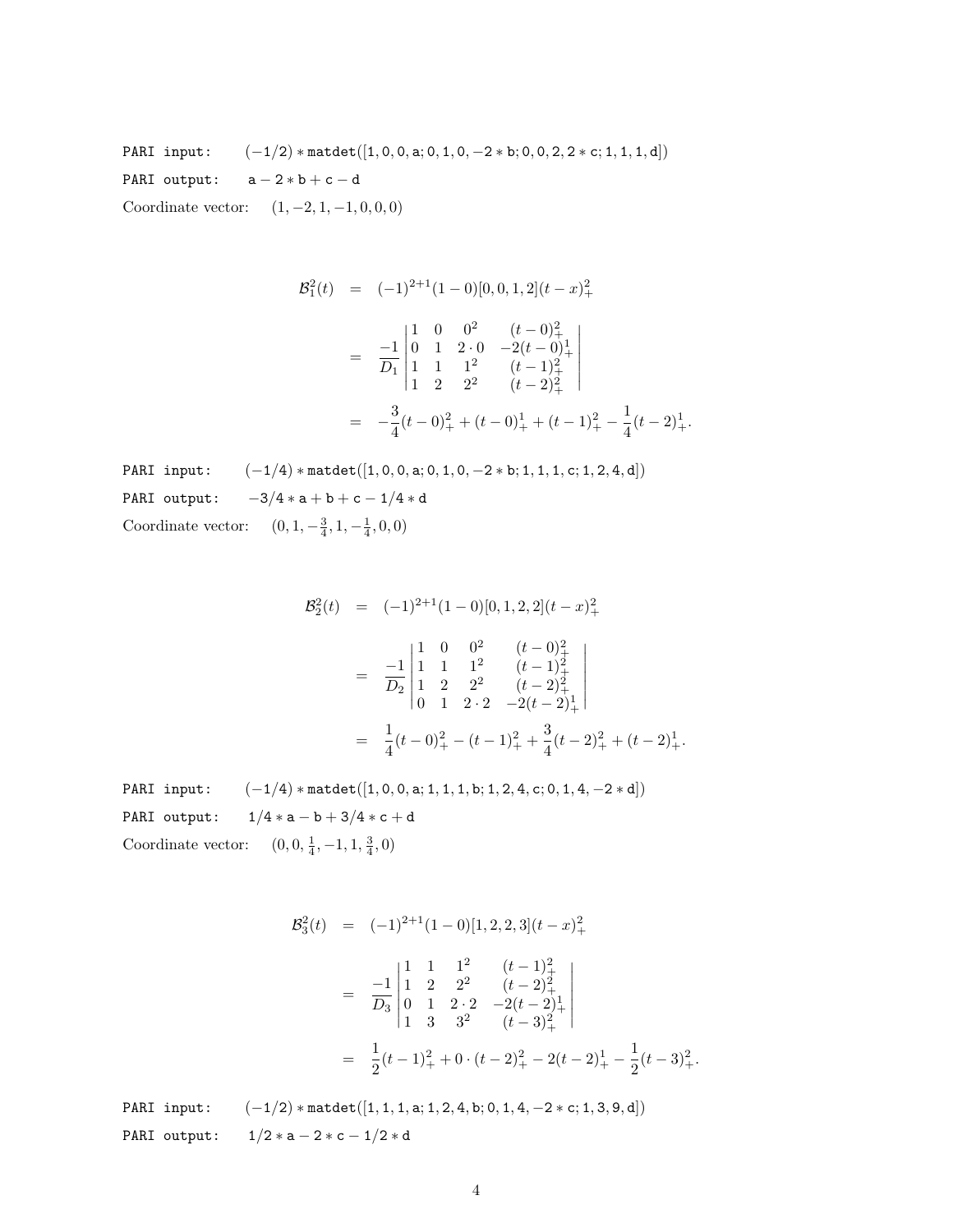Coordinate vector:  $(0, 0, 0, \frac{1}{2}, -2, 0, -1)$ 

$$
\mathcal{B}_4^2(t) = (-1)^{2+1} (1-0) [2, 2, 3, 4] (t-x)_+^2
$$
  
=  $\frac{-1}{D_3} \begin{vmatrix} 1 & 2 & 2^2 & (t-2)_+^2 \\ 0 & 1 & 2 \cdot 2 & -2(t-2)_+^1 \\ 1 & 3 & 3^2 & (t-3)_+^2 \\ 1 & 4 & 4^2 & (t-4)_+^2 \end{vmatrix}$   
=  $-\frac{5}{4} (t-2)_+^2 + (t-2)_+^1 + 2(t-3)_+^2 - \frac{3}{4} (t-4)_+^2.$ 

PARI input:  $(-1/4)$  \* matdet([1, 2, 4, a; 0, 1, 2, -2 \* b; 1, 3, 9, c; 1, 4, 16, d]) PARI output:  $-5/4 * a + b + 2 * c - 3/4 * d$ Coordinate vector:  $(0, 0, 0, 0, 1, -\frac{5}{4}, 2)$ 

$$
\mathcal{B}_5^2(t) = (-1)^{2+1} (1-0) [2, 3, 4, 4] (t-x)_+^2
$$
  
=  $\frac{-1}{D_5} \begin{vmatrix} 1 & 2 & 2^2 & (t-2)_+^2 \\ 1 & 3 & 3^2 & (t-3)_+^2 \\ 1 & 4 & 4^2 & (t-4)_+^2 \\ 0 & 1 & 2 \cdot 4 & -2(t-4)_+^1 \end{vmatrix}$   
=  $\frac{1}{4} (t-2)_+^2 - (t-3)_+^2 + \frac{3}{4} (t-4)_+^2 + (t-4)_+^1.$ 

PARI input:  $(-1/4) * \text{match}([1, 2, 4, a; 1, 3, 9, b; 1, 4, 16, c; 0, 1, 8, -2 * d])$ PARI output:  $1/4 * a - b + 3/4 * c + d$ Coordinate vector:  $(0, 0, 0, 0, 0, \frac{1}{4}, -1)$ 

$$
\mathcal{B}_6^2(t) = (-1)^{2+1}(1-0)[3, 4, 4, 4](t-x)_+^2
$$
  
\n
$$
= \frac{-1}{D_6} \begin{vmatrix} 1 & 3 & 3^2 & (t-3)_+^2 \\ 1 & 4 & 4^2 & (t-4)_+^2 \\ 0 & 1 & 2 \cdot 4 & -2(t-4)_+^1 \\ 0 & 0 & 2 & 2(t-4)_+^0 \end{vmatrix}
$$
  
\n
$$
= (t-3)_+^2 - (t-4)_+^2 - 2(t-4)_+^1 - (t-4)_+^0.
$$
  
\nPARI input:  $(-1/2) * \text{mated}([1, 3, 9, \text{a}; 1, 4, 16, \text{b}; 0, 1, 8, -2 * \text{c}; 0, 0, 2, 2 * \text{d}])$   
\nPARI output:  $\mathbf{a} - \mathbf{b} - 2 * \mathbf{c} - \mathbf{d}$   
\nCoordinate vector:  $(0, 0, 0, 0, 0, 0, 1)$ 

Finally, we can write the matrix of coordinate vectors and see that it indeed is lower triangular, with nonzero diagonal entries, hence has nonzero determinant. This matrix, called A below, is then the change of basis matrix from the B-spline to the shifted power basis, with respect to the chosen knot sequences  $t$  and  $t'$ .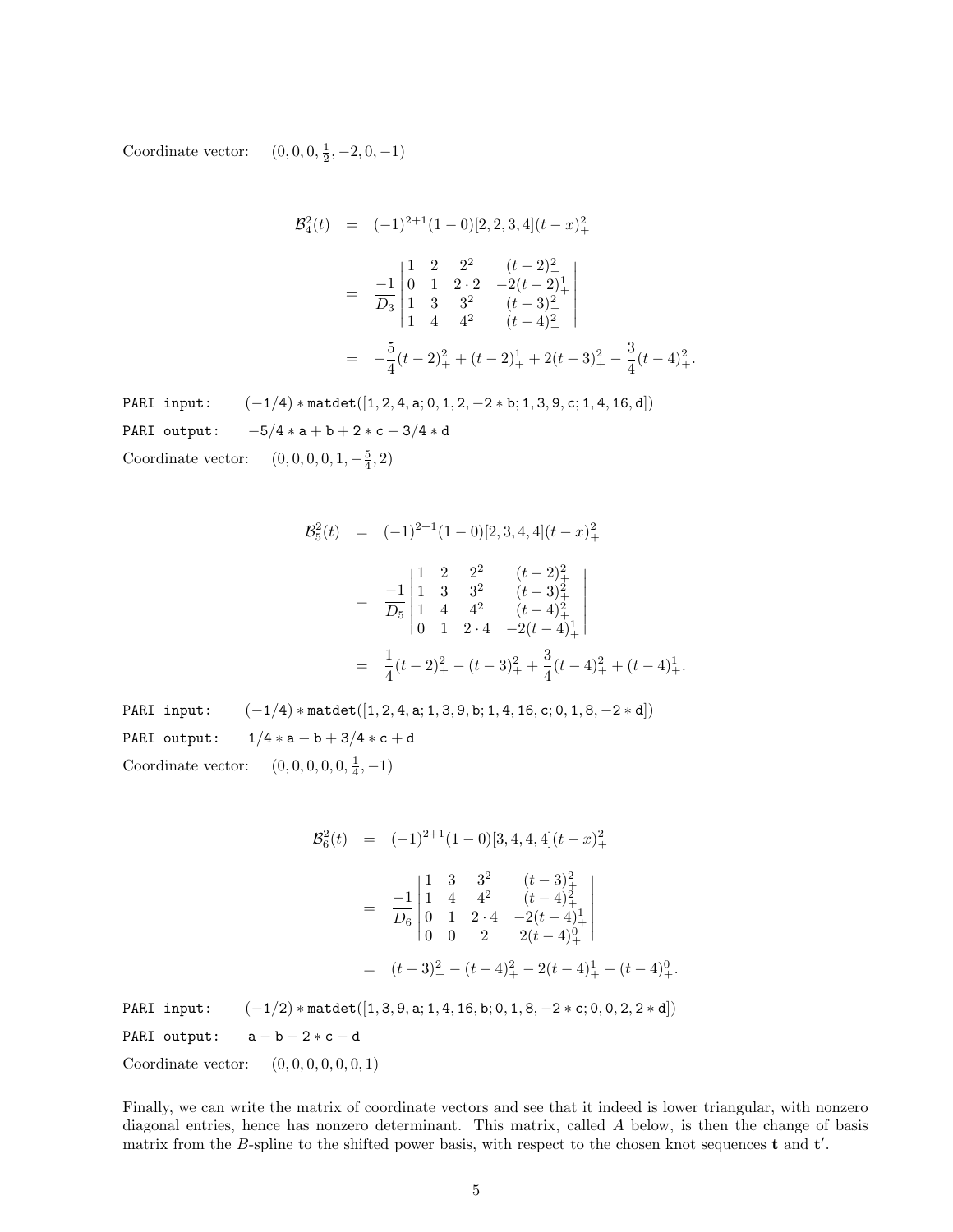$$
A = \begin{pmatrix} 1 & 0 & 0 & 0 & 0 & 0 & 0 \\ -2 & 1 & 0 & 0 & 0 & 0 & 0 \\ 1 & -\frac{3}{4} & \frac{1}{4} & 0 & 0 & 0 & 0 \\ -1 & 1 & -1 & \frac{1}{2} & 0 & 0 & 0 \\ 0 & -\frac{1}{4} & 1 & -2 & 1 & 0 & 0 \\ 0 & 0 & \frac{3}{4} & 0 & -\frac{5}{4} & \frac{1}{4} & 0 \\ 0 & 0 & 0 & -1 & 2 & -1 & 1 \end{pmatrix}
$$

The inverse of A is then the change of basis matrix from the shifted power basis, with knot sequence  $t$ , to the B-spline basis, with knot sequence  $t'$ .

|  |  |  | $\left. \begin{array}{cccccc} 1 & 0 & 0 & 0 & 0 & 0 & 0 & 0 \\[2mm] 2 & 1 & 0 & 0 & 0 & 0 & 0 & 0 \\[2mm] 2 & 3 & 4 & 0 & 0 & 0 & 0 & 0 \\[2mm] 2 & 4 & 8 & 2 & 0 & 0 & 0 & 0 \\[2mm] \frac{5}{2} & \frac{21}{4} & \frac{1}{2} & 4 & 1 & 0 & 0 & 0 \\[2mm] \frac{13}{2} & \frac{69}{4} & 48 & 20 & 5 & 4 & 0 & 0 \\[2mm] \frac{7}{2} & \frac{$ |
|--|--|--|------------------------------------------------------------------------------------------------------------------------------------------------------------------------------------------------------------------------------------------------------------------------------------------------------------------------------------------------|
|  |  |  |                                                                                                                                                                                                                                                                                                                                                |
|  |  |  |                                                                                                                                                                                                                                                                                                                                                |

• Let  $V = P_{3,r}^5[0, 1, 2, 3, 4, 5]$ , with  $\mathbf{r} = (0, 1, 2, 1)$ . The associated multiplicity sequence is then:  $\mathbf{m} = (3, 2, 1, 2)$ . A shifted power basis can be written with knot sequence:  $\mathbf{t} = \{0, 0, 0, 0, 1, 1, 1, 2, 2, 3, 4, 4\}$ . The shifted power basis  $sp_3(\mathbf{t})$ , written in degree-increasing order, is then:

$$
{(t-0)_+^0, (t-0)_+^1, (t-0)_+^2, (t-0)_+^3, (t-1)_+^1, (t-1)_+^2, (t-1)_+^3, (t-2)_+^2, (t-2)_+^3, (t-3)_+^3, (t-4)_+^2, (t-4)_+^3\}}.
$$

We can also write a knot sequence whose associated  $B$ -splines are a basis of  $V$ . Such a knot sequence is:  ${\bf t}' = \{0, 0, 0, 0, 1, 1, 1, 2, 2, 3, 4, 4, 5, 5, 5, 5\}.$  The *B*-splines of degree 3 associated to **t'** are:

$$
\mathcal{B}_3(\mathbf{t}') = \{ \mathcal{B}_0^3(t), \mathcal{B}_1^3(t), \dots, \mathcal{B}_{10}^3(t), \mathcal{B}_{11}^3(t) \}.
$$

Without working out the numerical values of the shifted power basis coordinate vectors for each B-spline, we can still see the general shape of the change of basis matrix, called B below, and verify that indeed it has nonzero determinant. This follows from the fact that for each B-spline, the coefficient of the first shifted power function is always nonzero. This is due to the fact that the coefficient comes from a confluent Vandermonde determinant.

In the change of basis matrix B below, the stars represent nonzero values which are computed from confluent Vandermonde determinants, and the dots represent the other coefficients which contribute to the B-spline and